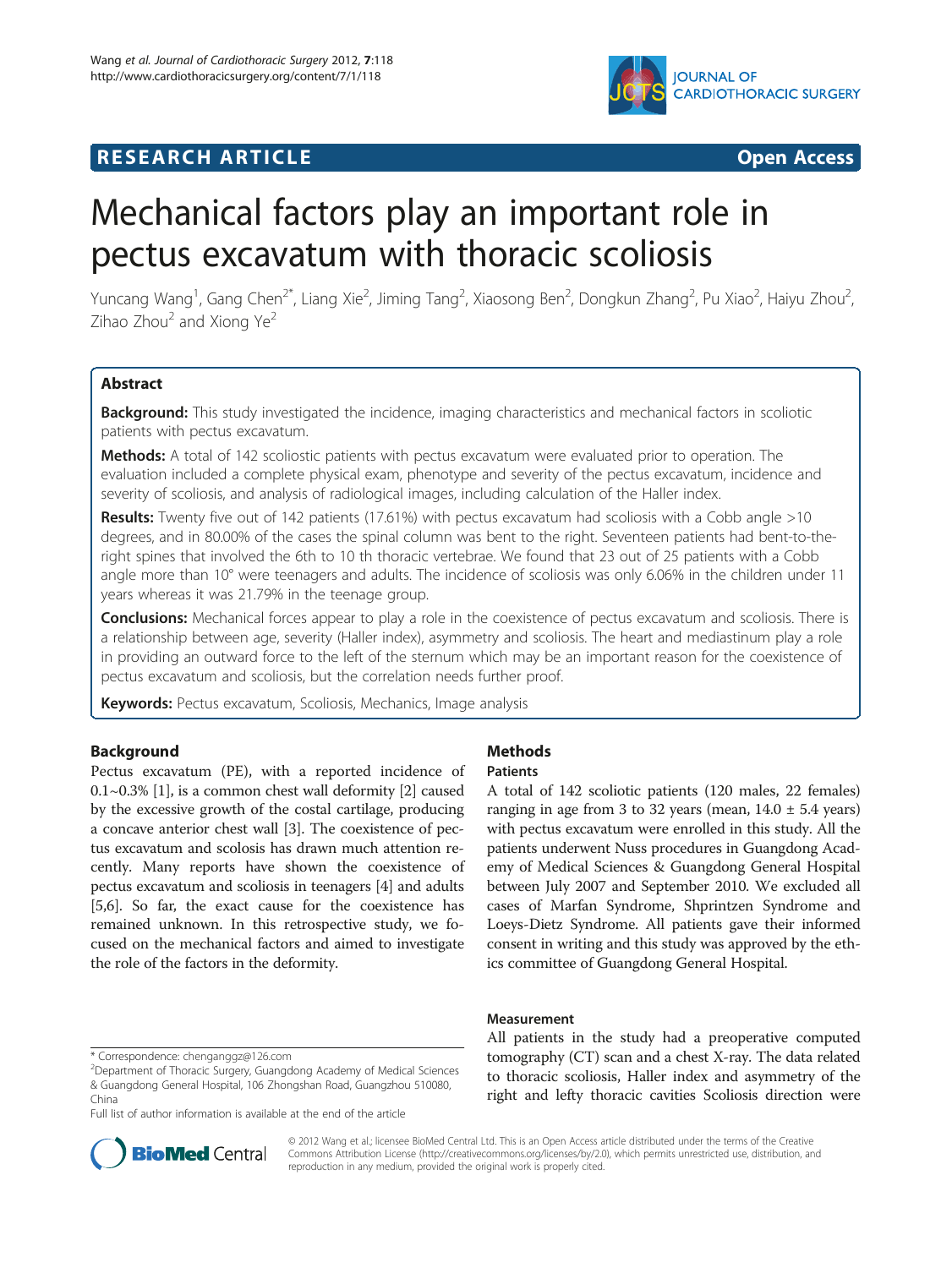| WILD CODD angle greater than TV         | Group A:<br><b>Thoracic</b><br>vertebra<br>$1 - 5$<br>$(n=7)$ | Group B:<br><b>Thoracic</b><br>vertebra<br>$6 - 10$<br>$(n=17)$ | Group C:<br><b>Thoracic</b><br>vertebra<br>11-lumbar<br>vertebra 3 |          |
|-----------------------------------------|---------------------------------------------------------------|-----------------------------------------------------------------|--------------------------------------------------------------------|----------|
|                                         |                                                               |                                                                 | $(n=1)$                                                            |          |
| Scoliosis bent to<br>right (Percentage) | 2(28.57)                                                      | 17 (100.00)*                                                    | 1(100.00)                                                          | < 0.0005 |

<span id="page-1-0"></span>Table 1 Thoracic scoliosis distribution of the patients with Cobb angle greater than 10°

\*Compared with group A. Pearson χ2 analysis was used.

measured. For grouping purpose, we used letters A through L to categorize different groups (Tables 1, 2, 3).

The Haller index was created in 1987 by Drs. Haller, Kramer and Lietman [\[7](#page-2-0)]. The index is a mathematical relationship showing the ratio of the transverse diameter and the antero-posterior diameter:

## Haller Index = distance  $1/d$ istance 2

Where distance 1 is the distance of the inside ribcage and distance 2 is the distance between the sternum and vertebrae. A normal Haller index is about 2.5. A surgery is warranted if the index is greater than 3.2. The mean Haller index reported by Kelly et al. was 5.15±2.32 [[8\]](#page-2-0).

The Cobb angle was originally used to measure coronal plane deformity on antero-posterior plain radiographs in classifying scoliosis [[9\]](#page-2-0). In assessing sagittal plane deformity, the Cobb angle is defined as the angle formed between a parallel line to the superior endplate of one vertebra above the fracture and a parallel line to the inferior endplate of the vertebra one level below the fracture. As a general rule, a Cobb angle of 10 degrees is a minimum angulation for scoliosis.

## Date analysis

Data analysis was performed using Miscrosoft EXCEL, Bivariate analysis was done using Fisher's Exact test (n<40) and Pearson  $\chi$ 2 analysis (n>=40) with an  $\alpha$  value set at .05 for significance.

## Results

In 25 (17.61%) of the 142 pectus excavatum patients there was scoliosis with a Cobb angle greater than ten degrees. In this study, the prevalence of scoliosis in pectus excavatum patients was higher than that of elementary

Table 2 Age distribution of the patients with Cobb angle greater than 10 °

|                                | Group D:<br>≤10Y (n=33) | Group E:<br>$11~17$ Y (n=78) | Group F:<br>$\geq$ 18Y(n=31) |        |
|--------------------------------|-------------------------|------------------------------|------------------------------|--------|
| Scoliosis case<br>(Percentage) | 2(6.06)                 | $17(21.79)^*$                | 6(19.35)                     | < 0.05 |
| $\sim$ $\sim$<br>$\sim$ $\sim$ |                         |                              |                              |        |

\*Compared with group D.

|                                      |  |  | Table 3 Haller index distribution of the patients with |  |
|--------------------------------------|--|--|--------------------------------------------------------|--|
| Cobb angle greater than $10^{\circ}$ |  |  |                                                        |  |

|                                | Group G: | Group H:<br>$<$ 3.2 (n=19) 3.2 $\leq$ HI $<$ 3.5 (n=18) $\geq$ 3.5 (n=105) | Group I:    |        |
|--------------------------------|----------|----------------------------------------------------------------------------|-------------|--------|
| Scoliosis case<br>(Percentage) | 2(10.53) | 3(16.67)                                                                   | 20 (19.05)* | < 0.05 |

\*Compared with group H; HI: Haller Index.

and high school students in Guangzhou and Xi'an. In this study, spines of 20 (80.00%) of the 25 patients bent to the right. We found that in 2 patients whose spines bent to the right the scoliosis involved the 1st through 5th thoracic vertebrae (group A). We found that in 17 patients whose spines bent to the right, the scoliosis involved the 6th through 10th thoracic vertebrae (group B). There was a significant difference between group A and group B (p<0.0005, Table 1).

We found that 23 out of 25 patients with a Cobb angle greater than 10° were teenagers and adults. The incidence of scoliosis was only 6.06% in the children under 11 years (group D) whereas it was 21.79% in the teenage group (group E), and 19.35% in the adult group (group F). There was a significant difference between group D and group E (P < 0.0005, Table 2).

With regard to the severity of the pectus excavatum all the cases associated scoliosis (Cobb angle> 10°) were in the group with a Haller index greater than 3.2 but less than 3.5 (16.67%) (group H). In the other group with a Haller index equal or greater than 3.5 (group I) , the incidence of scoliosis was 19.05%. A significant difference was found between group H and group I ( $P < 0.05$ , Table 3). And we knew that the incidence of scoliosis was only 10.53% in the group with a Haller index less than 3.2 (group G) (Table 3).

## **Discussion**

In this study, the incidence of scoliosis with a Cobb angle greater than 10° was 17.61% in our pectus excavatum patients and it was much higher than that in ordinary population. One characteristic feature we found was that in 80.00% of the cases the spinal column bent to the right, involving the thoracic through the 3rd lumbar vertebrae. We also found that if the scoliosis included the 6th to 10th thoracic vertebrae, 100% of the patients (17 cases) had their spine bent to the right. We found a correlation among scoliosis, age and severity, which was measured by Haller index.

The incidence of thoracic scoliosis was associated with pectus excavatum. Although we excluded patients having Marfan's disease and other connective tissue disorders, the incidence of scoliosis with a Cobb angle> 10° was much higher than that in ordinary population, yielding 17.6% in our pectus excavatum patients. Akcali et al. [\[5](#page-2-0)] reported that scoliosis was associated with pectus